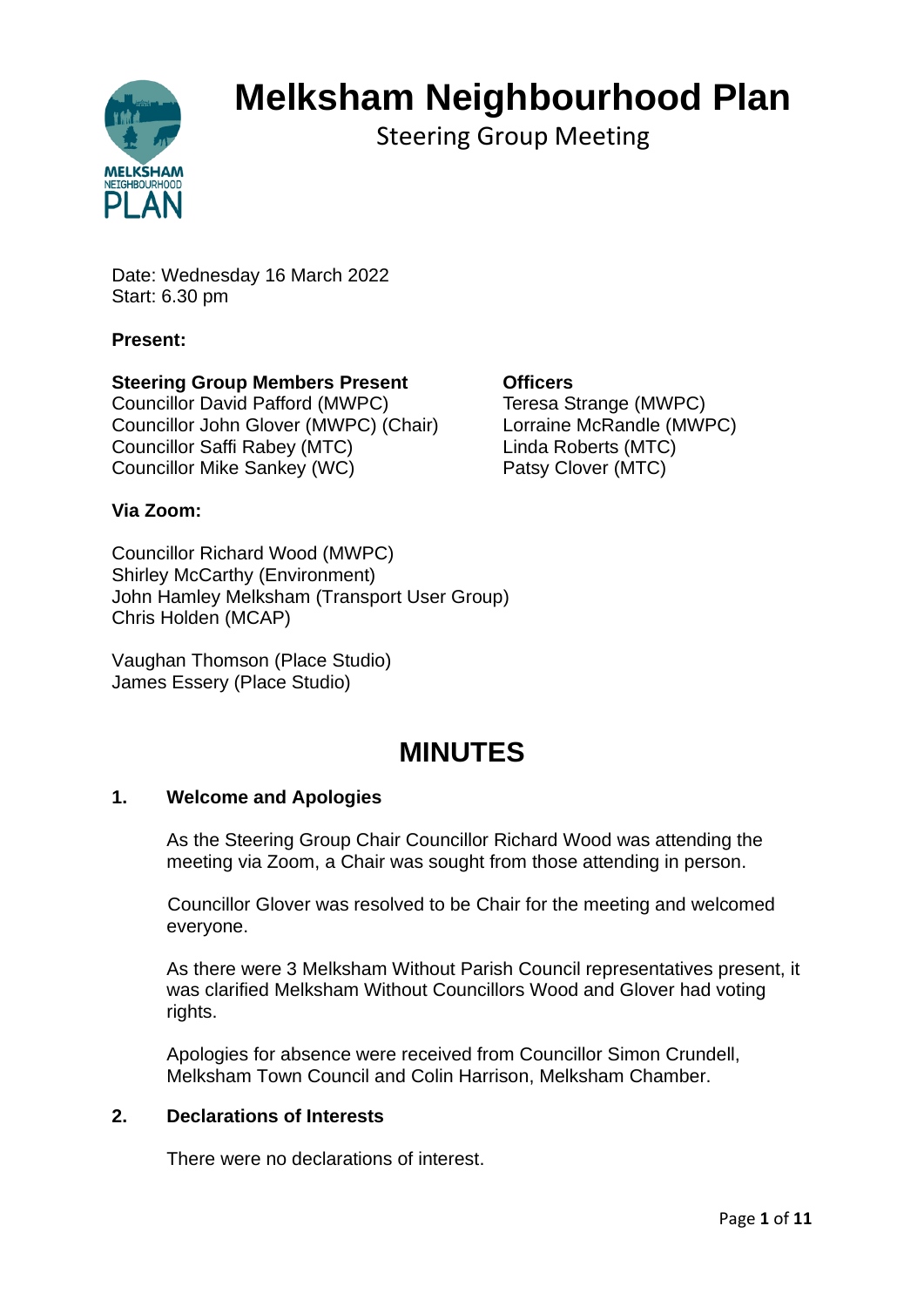#### **3. Public Participation**

Councillor Mark Harris from Melksham Without Parish Council was in attendance to observe, but did not wish to speak.

#### **4. To agree the Notes of the Meeting held on 9 February 2022.**

The Clerk explained Shirley McCarthy had noted an error under item 11(b) with a suggestion the sentence should read '…had now come to the end of the two-year protection against **the lack of 5-year land supply**' instead of against the 5-year land supply.

**Resolved:** That the notes of the meeting held on 9 February 2022, with the above amendment were approved as a correct record and signed by the Chair.

# **5. To formally approve decisions made at Workshop on 2 March**

# **a) To apply for Technical Support packages, including Housing Needs Assessment, with immediate effect**

Following discussions at the Workshop held on 2 March, it was:

**Resolved:** For officers to apply for technical support including a Housing Needs Assessment with immediate effect.

# **b) To proceed with the next stage of the Review with immediate effect, with the knowledge that there will be a gap before Government Locality grant funding can be applied for in the next financial year. Melksham Town Council and Melksham Without Parish Council to fund the work in the intervening period**

**Resolved:** To proceed with the next stage of the Review with immediate effect with the knowledge that there will be a gap before Government grant funding can be applied for in the next financial year. Melksham Town Council and Melksham Without Parish Council to fund the work in the intervening period

# **6. To note Technical Support package application in progress and which packages applying for.**

Following consultation with Place on the appropriate technical packages to apply for it was agreed the Steering Group apply for the following packages:

- Housing Needs Assessment
- Site Options and Assessment (will need to do a local call for sites in advance of the assessment, which Place can help with)
- Site Viability (not required at this stage)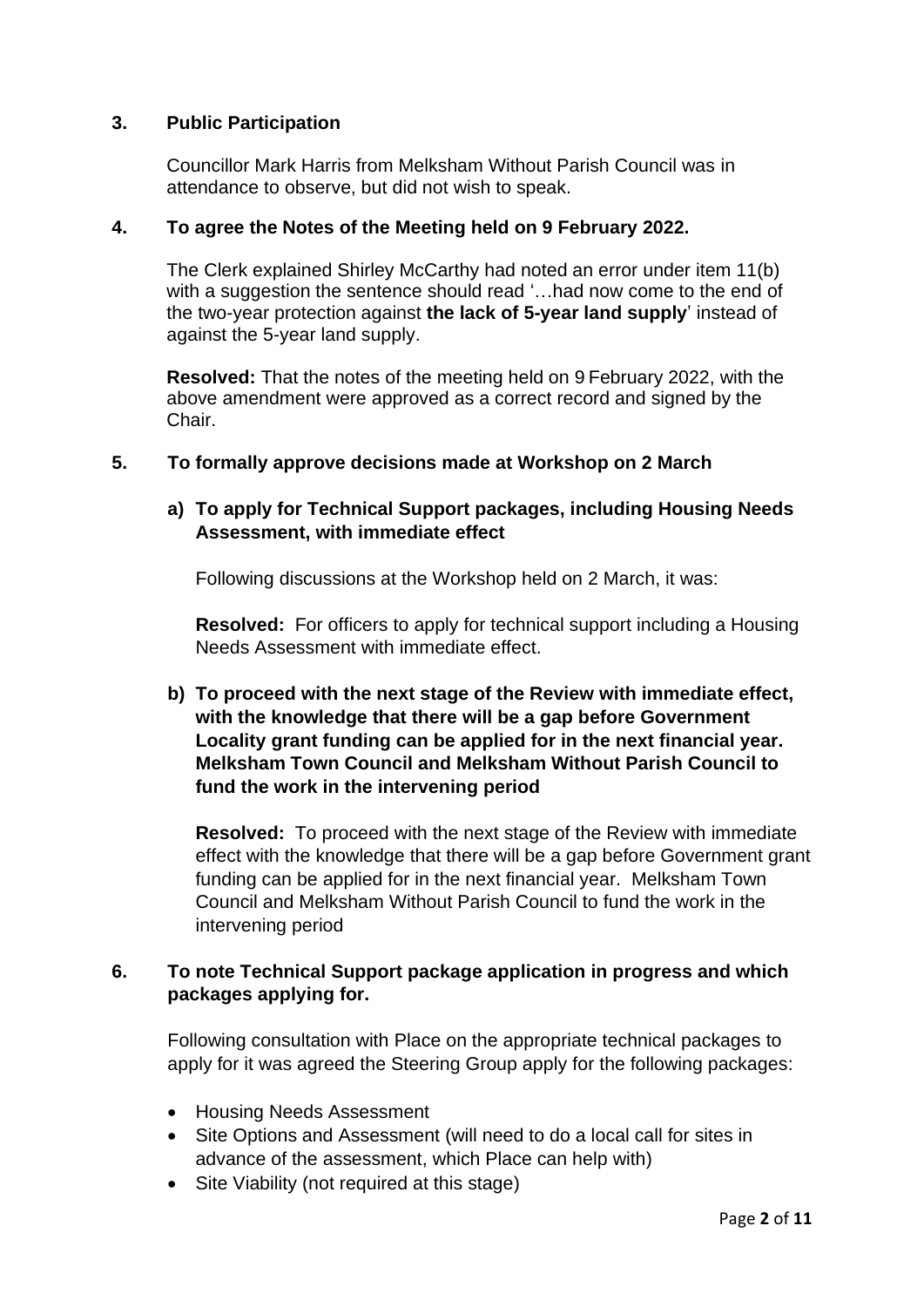- Environmental Impact Assessment (not required at this stage)
- Strategic Environmental Assessment (if required)
- Design Codes (including environmental issues)
- Habitats Regulation Assessment (if required)
- Master planning (at a later date, to tie in with Town Council work)

The following packages are not being taken up

- Evidence base and policy production (as using Place for this)
- Plan Health Check (Place will undertake this as part of their scope of work)
- Facilitation in deprived areas (whilst there are small areas of deprivation. Melksham does not meet the relevant criteria to qualify for this)

Clarification was sought on what was included in a Housing Needs Assessment.

Vaughan explained AECOM would undertake the assessment and the Steering Group could provide a brief of what was required from the assessment, in order to make it clear. The Housing Needs Assessment is not necessarily about finding an alternative housing target for Melksham. However, if there is no Housing Needs Assessment, there will be no evidence to provide the Neighbourhood Plan with the ability to direct the type and tenure of housing which is bespoke and particular to Melksham and therefore would have to use the Wiltshire Housing Needs Assessment. The assessment would give evidence of affordable housing, affordability and those with particular needs, such as the aged population and those with additional needs.

Councillor Glover asked if the Group could use the Housing Needs Assessment produced by Wiltshire Council.

Vaughan explained Melksham did not need an alternative housing figure, a figure would be brought forward at Regulation 19 stage of the Local Plan Review by Wiltshire Council and be tested on legal soundness and compliance with meeting statutory requirements. Unfortunately, the grounds for objecting to the housing figure at that stage were limited and therefore he did not see a proactive reason for getting an alternative figure and having a Housing Needs Assessment was not the tool to do it.

Shirley expressed concern the housing figure decided at a national level did not necessarily correlate with the level of housing need locally and therefore there needed to be honest dialogue with the local population in knowing what the local needs are rather than having a housing figure imposed.

Councillor Pafford noted Wiltshire Council had provided a housing figure for Melksham as part of the Local Plan, based on the Government formula, with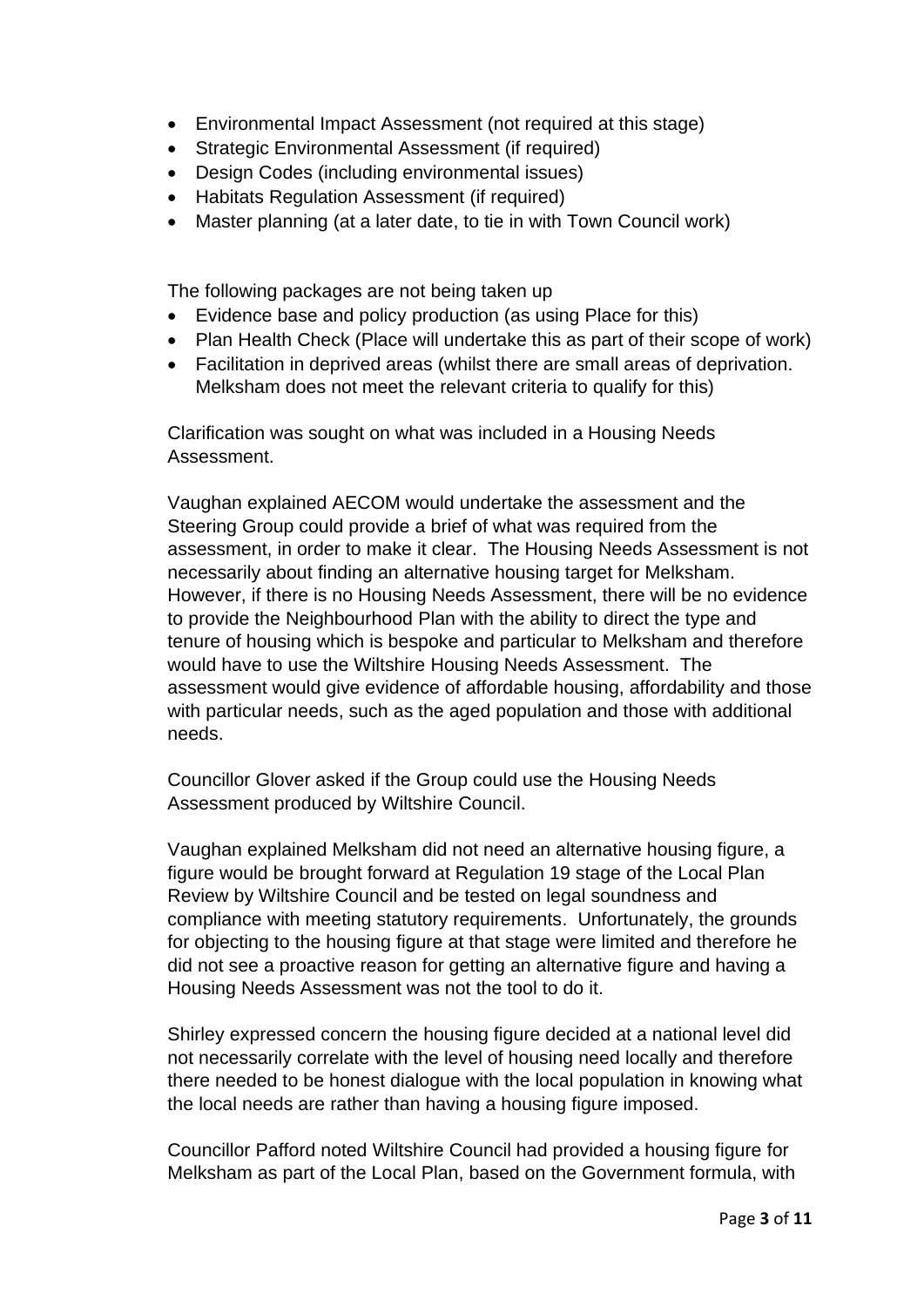the housing figure subsequently being changed to a higher figure and queried whether this figure was established and beyond challenge.

Vaughan explained a line needed to be drawn between the Local Plan and its strategic allocation approach and the Neighbourhood Plan and what it is doing in terms of housing. The NPPF and Planning Policy Guidance say a Neighbourhood Plan must be in general conformity with meeting strategic housing need which is identified by the Local Plan which has not been identified yet by Wiltshire Council, which is unfortunate timing.

Wiltshire Council have also gone through a process to identify a need for Melksham and this has been seen and commented on at Regulation 18 by the Steering Group and both Councils. The housing number is not just about meeting local need, it is about meeting the share of growth of housing that the Government have set Wiltshire's requirements on. Melksham's growth is strategic and within that there is an opportunity to meet local needs.

Vaughan reiterated the assessment was a way of refining the housing mix and where it is delivered. Both councils had made responses to the Local Plan which would have been recorded and it is a case of how Wiltshire Council relate to this.

Vaughan explained AECOM would come up with a projection/percentage of what the housing requirements are in Melksham by looking at all demographic areas and would also look at affordability of houses in Melksham. There was also an opportunity to refine housing requirements to the various communities in Melksham, including the surrounding villages in the Melksham Without Parish Council area.

The Clerk to the Town Council sought clarity and asked if rather than identify a number of houses required of different types of size, tenure etc that an overall percentage of each type could be given rather than a total figure for each, which Vaughan agreed.

Chris Holden sought clarification if Trowbridge or another town pushed back on their housing requirement and Wiltshire Council passed in on to Melksham was there any recourse?

Vaughan explained there is an overall housing requirement figure for Wiltshire which is then split down to each Housing Market Area (HMAs) and then split again to the various towns/villages within the HMAs, with the Steering Group having already made their thoughts known about the proposed housing allocation figures. If there is a change to the Local Plan when it comes out at Regulation 19 stage, there may be an issue with regard to soundness and proper process and the Steering Group may want to object to it then.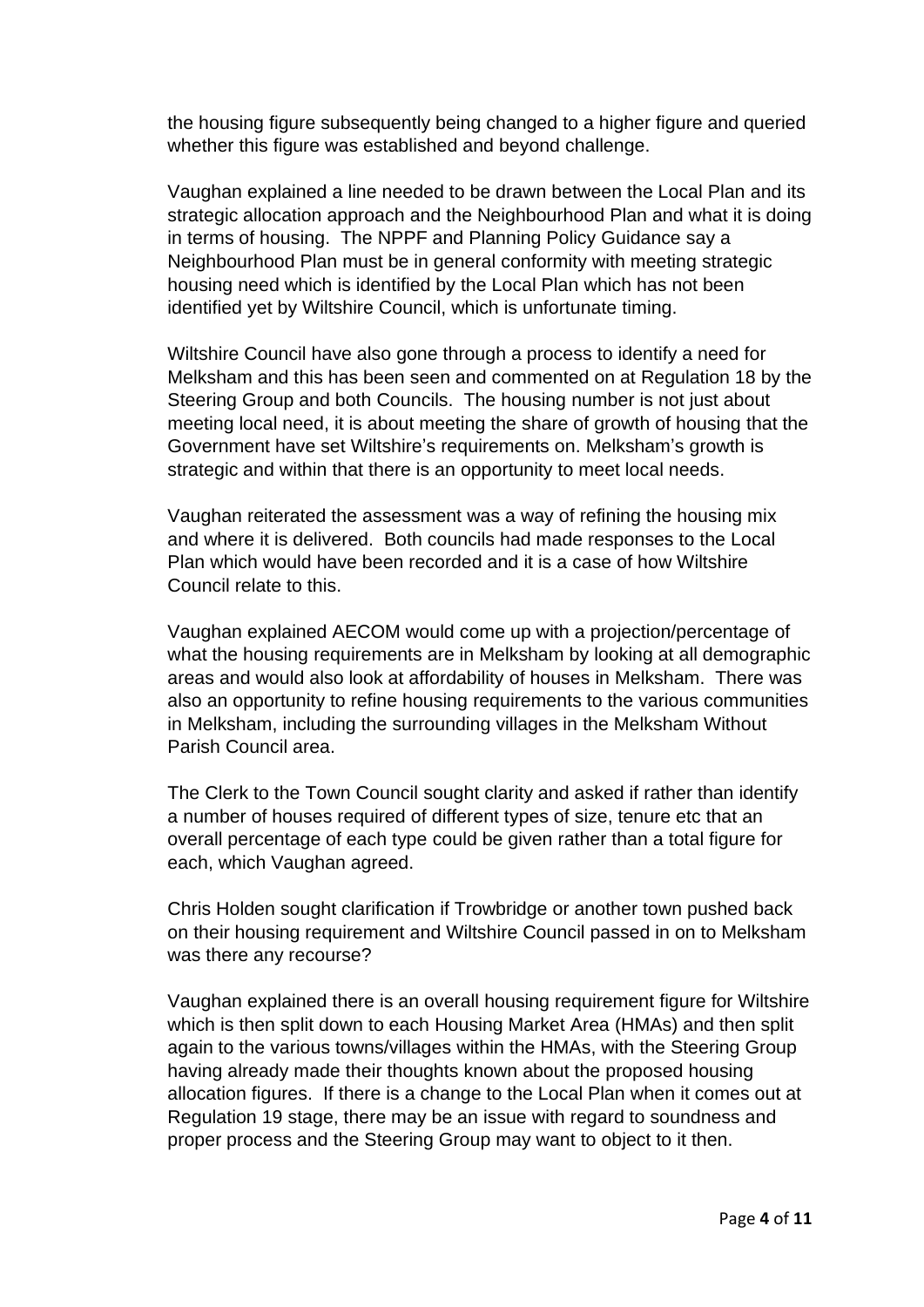However, the Steering Group have to focus on Melksham and work with the number which comes out in the end.

John Hamley queried if housing requirements were not already known, as these would be similar to other areas.

Councillor Glover explained each area had a different requirement because of their demographics.

Vaughan explained whilst there are similarities between one county and another and one town and another, there are nuances between towns and their demographics and their particular needs and this is where the Housing Needs Assessment can come in with the particular size of houses required and affordability, which may be different than elsewhere.

Shirley noted there was a high proportion of people in Melksham who are in fuel poverty and asked if the Housing Needs Assessment would provide insight into this.

Vaughan explained the assessment would not look at this, however, with the cost of fuel increasing this will affect a proportion of people and this may need consideration as part of Housing Needs Assessments in general.

**Resolved:** It was agreed to apply for Technical Support as identified including a Housing Needs Assessment as detailed by Vaughan and provide a Brief on what is required from the Housing Needs Assessment in order to make it clear.

As a Wiltshire Councillor, Councillor Mike Sankey abstained from voting on this item.

# **7. To receive report from Place Studio as to next steps and approve quotation for work package**

The Clerk to Melksham Without explained there were quite a few references to Planning Class changes within the recent review documents, particularly changes to Planning Class E and therefore had provided a graph to show the relevant planning classes for clarification.

A quote had been provided by Place as follows: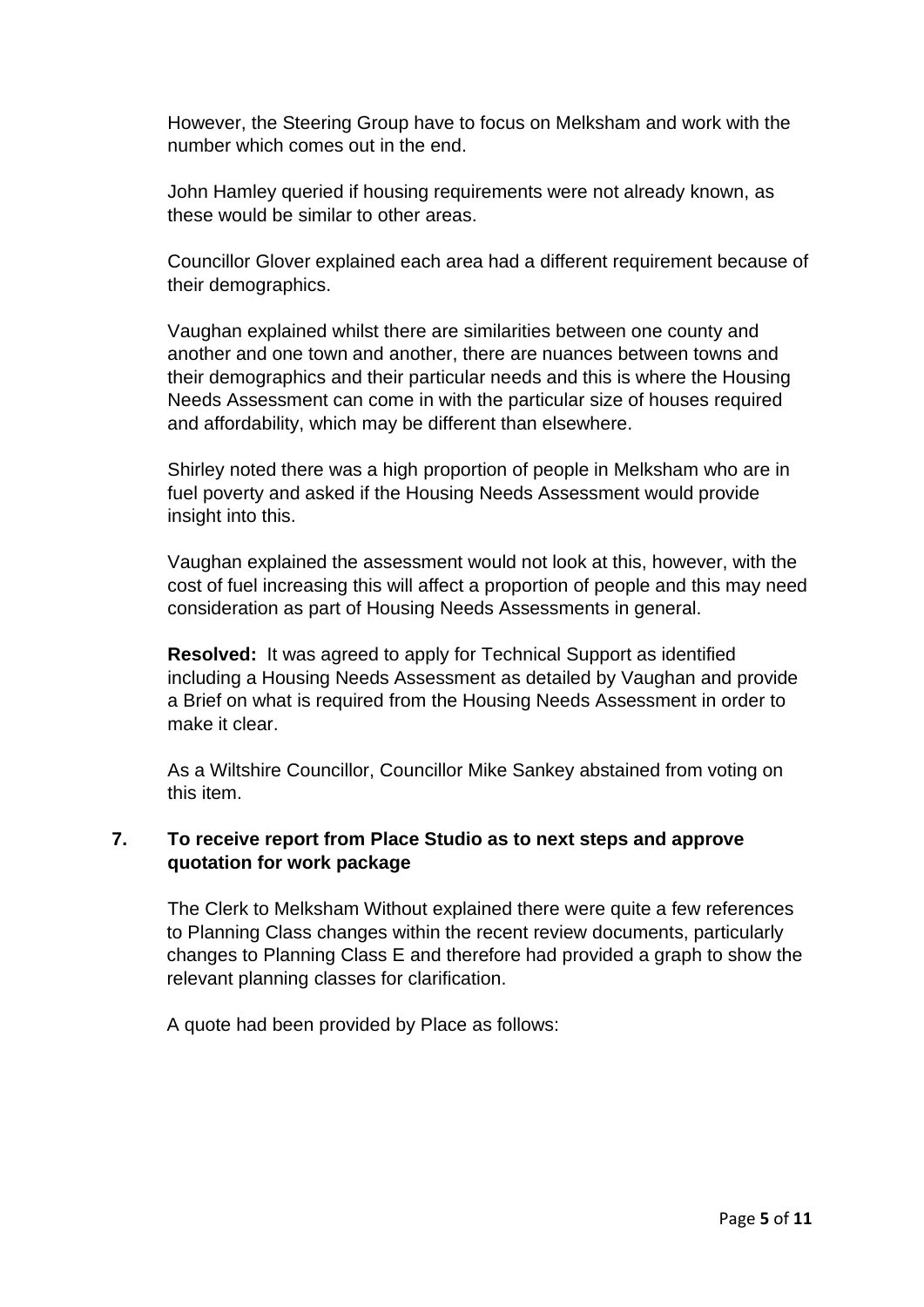| <b>Task Breakdown</b>                                            |         |  |  |
|------------------------------------------------------------------|---------|--|--|
| A. Project Planning & Management                                 |         |  |  |
| <b>Ongoing Project and Process Management</b>                    | £550    |  |  |
| Steering Group Meeting Attendance (@10 x 2.5 hr SG Meetings)     | £1718   |  |  |
| <b>Sub Total</b>                                                 | £2,268  |  |  |
|                                                                  |         |  |  |
| <b>B. Community Engagement   (online)</b>                        |         |  |  |
| Interactive Website (Separate Quotation)                         | £0      |  |  |
| <b>Community Communications (Further)</b>                        | £225    |  |  |
| <b>Sub total</b>                                                 | £225    |  |  |
| <b>C. Building the Evidence Bases</b>                            |         |  |  |
| <b>Housing Site Selection Process</b>                            | £6,600  |  |  |
| <b>Other Policy and Designation Evidence</b>                     | £4,950  |  |  |
| <b>Sub Total</b>                                                 | £11,550 |  |  |
|                                                                  |         |  |  |
| <b>D. Plan Writing</b>                                           |         |  |  |
| <b>Updating Text and Policy Drafting (Reg 14)</b>                | £1,650  |  |  |
| <b>Housing Sites Allocations</b>                                 | £1,100  |  |  |
| SEA / HRA Support (Allowance)                                    | £550    |  |  |
| <b>Supporting Documentation Preparation Support</b>              | £550    |  |  |
| Reg 14 Plan Desktop Publishing (Optional)                        | £1,100  |  |  |
| <b>Sub Total</b>                                                 | £4,950  |  |  |
|                                                                  |         |  |  |
| E. Support through Formal Stages of Consultation and Examination |         |  |  |
| Post Reg 14 Feedback Review                                      | £1100   |  |  |
| <b>Reg 16 Submission Plan Revisions</b>                          | £550    |  |  |
| <b>Examination Support (Optional Allowance)</b>                  | £1,100  |  |  |
| Sub total                                                        | £2750   |  |  |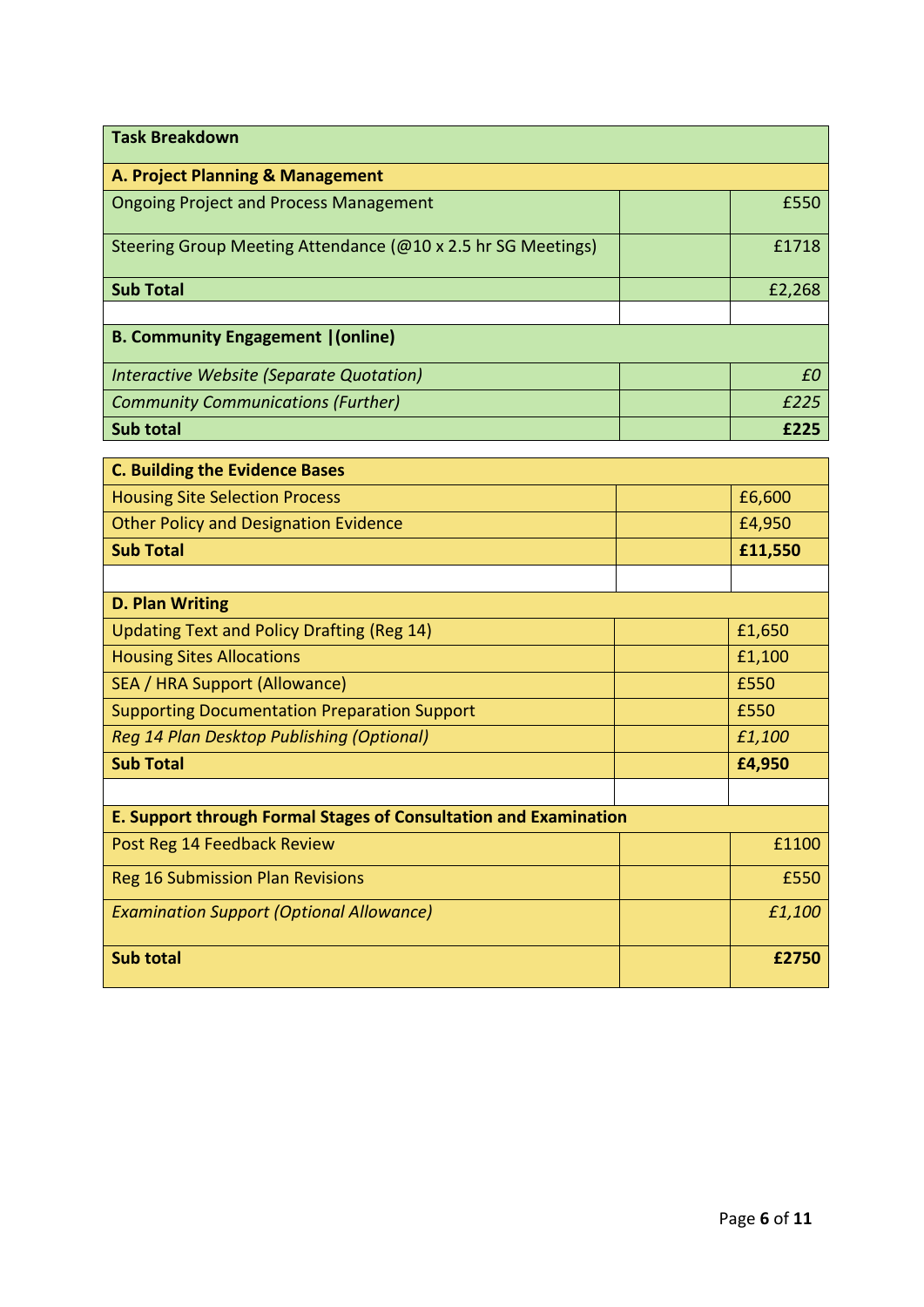It was noted that there had still not been a government announcement on whether grant funding would be available from 1 April, if there was, based on the funding for the last 4-year programme, the Steering Group would be eligible to apply for £18,000 worth of grants  $(E10,000 + E8,000)$  less the amount that has already been awarded for NHP#2 £7,440. Technical support was provided free of charge, but still a grant application type process.

It was agreed at the recent workshop that the Steering Group would proceed with the Review in the full knowledge both councils will pay costs in the meantime until grant funding could be applied for. It was clarified both Councils had already agreed to £5,000 each for the Neighbourhood Plan Review, However, if necessary, the Steering Group would have to go back to both Councils for additional funding, if necessary, if grant funding was not available.

The Clerk to Melksham Without Parish Council explained £1,850 for the new website was not covered by the current grant and had therefore been split between both Councils, therefore £8,150 was available (of the two councils' £10k allocation).

Vaughan clarified the work which was required to be undertaken as soon as possible and what could be left until later, until funding had been sought via a Locality grant if available,

Councillor Glover asked if the group were happy to proceed with a reduced overall figure of commitment subject to applying for the appropriate grant funding if available and if not to approach both councils for funding.

The Clerk to Melksham Town Council explained the review period would cover various financial years and this offered some reassurance in funds being allocated by both councils.

It was agreed to go ahead on the following basis up to May when hopefully grant funding would be available:

A. Project Planning & Management

| Ongoing project and Process Management<br>Steering Group Meeting Attendance (@2 x 2.5 hr SG Meetings) £343.60 | £100.00  |
|---------------------------------------------------------------------------------------------------------------|----------|
| B. Community Engagement: (Would take place after May)                                                         |          |
| C. Building the Evidence Base                                                                                 | £4000.00 |
| D. Plan Writing (After May)                                                                                   |          |
| E. Support through formal stages of consultation and Examination                                              |          |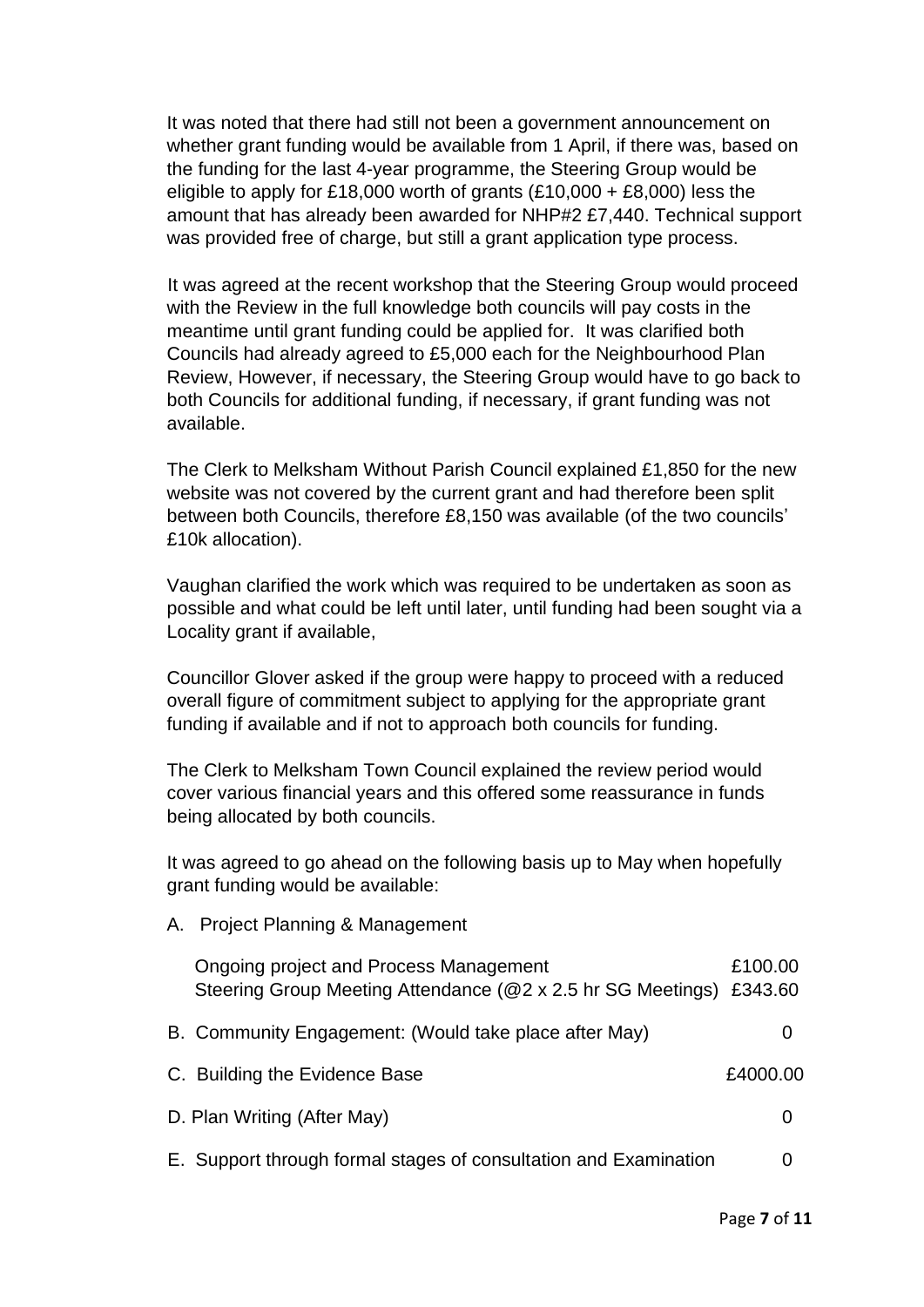The rest of the quote to come back for approval at a later meeting, when funding had been secured from either Locality or the councils, or both.

**Resolved:** To seek approval for approximately £5,000 to be committed between both councils towards the costs of undertaking part of the review up until May prior to receiving any grant funding from Locality (if available).

# **8. To note Community Engagement press releases in March and updates to be provided at Annual Town/Parish meetings (28/29 March). To consider requesting to present at the next Area Board meeting (22 June)**

The Steering Group noted the community engagement press releases which were due to be published in the Melksham News on Thurs 17<sup>th</sup> March, and Thurs 31st March.

The Clerk to Melksham Without Parish Council explained the first edition included information on what was included in the review, with the suggestion that the next edition be more about people having their say and being signposted to an interactive map to pinpoint green spaces they would like to nominate.

An update on the Neighbourhood Plan would be given at Melksham Without's Annual Parish meeting on 29th March; and at the Town Council's Annual Parish meeting on 28<sup>th</sup> March.

With regards to an update at the Area Board meeting on 22nd June it was agreed this should be whoever the Chair of the Steering Group was at that particular time, following the Neighbourhood Plan meeting in May, at which nominations would be sought for Chair and Vice Chair.

**Resolved:** All agreed.

#### **9. To note new website for Review NHP#2**

It was explained the new website had gone 'live' earlier that day and included the interactive Local Green spaces map, with officers currently pinpointing those which were difficult to identify. Katie had uploaded all the other from the exercise undertaken a few years ago, to populate the site for when residents looked; they would be able to comment on these. A few glitches had been noted and therefore had not been fully advertised as yet, however, this should be resolved soon and the map made available for people to pinpoint local green spaces important to them.

#### **10. To approve latest invoices and note current financial report.**

An invoice had been received from Andrea Pellegram Ltd of £600 (excluding VAT) for two lots of Neighbourhood Plan training which would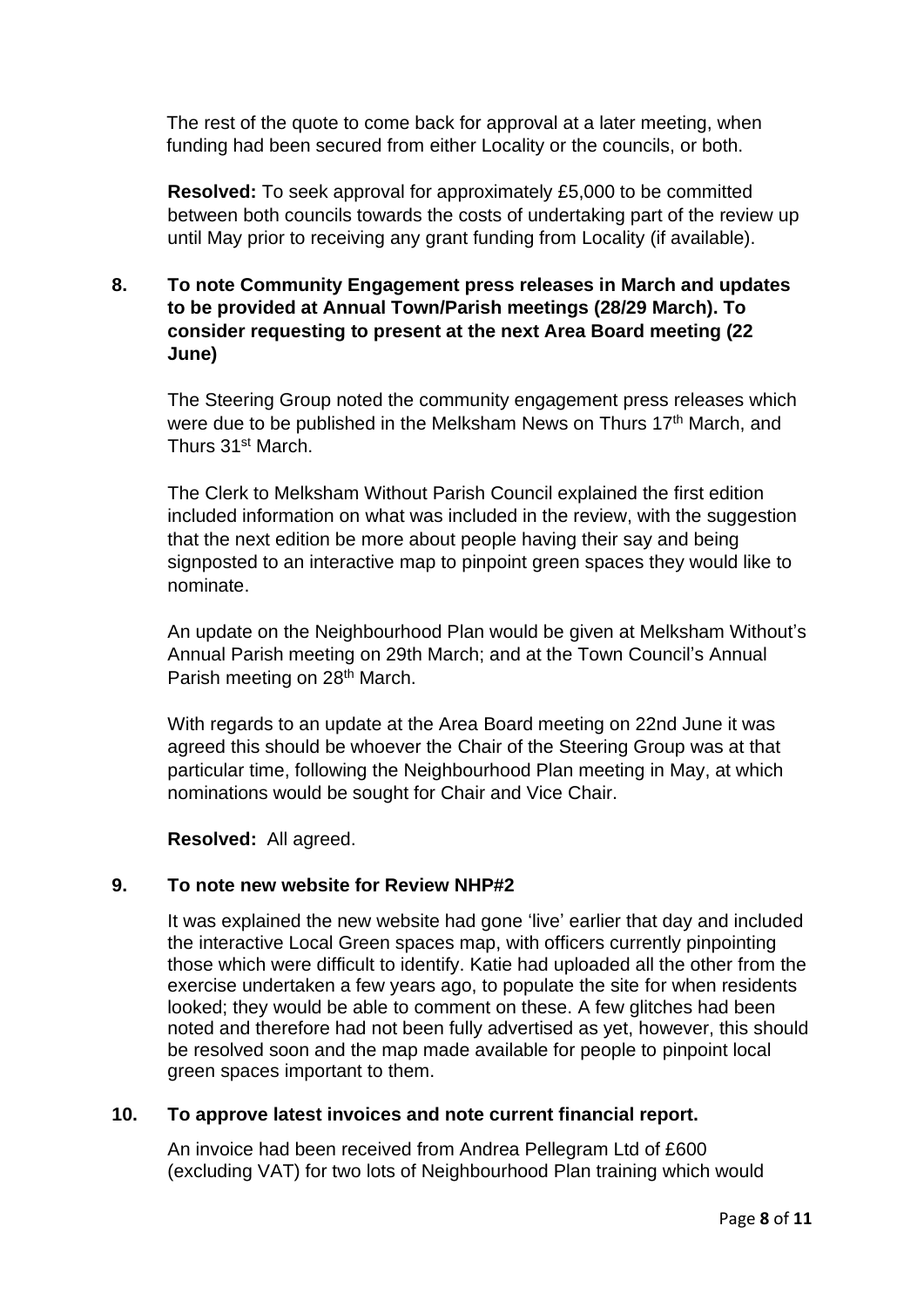come out of grant funding.

The Clerk to Melksham Without explained at a previous meeting it had been raised that £500 (excl VAT) was to be paid to Place as they represented and gave a lot of information to help the appeal hearing at which Councillor Wood attended. However, the Steering Group had not resolved that this should be paid and therefore the cost split between both councils.

The Clerk to Melksham Without Parish Council explained the appeal was very much seen as a test case for the Neighbourhood Plan and asked if the group were happy to sign this off, rather than Melksham Without paying the whole amount, as the appeal was a test of the NHP.

The Clerk to the Town Council asked while the costs are usually share 70% Melksham Town Council and 30% Melksham Without whether this could be reversed with regards to this invoice as the site sits within the parish.

Councillor Wood explained he would be happy with a 50/50 split but this would be at the gift of the parish council and stated the outcome of the appeal affected the future of both parishes with regard to the Neighbourhood Plan, as it was seen as a test case.

It was asked if the financial report could be circulated at the next Steering Group meeting.

**Resolved:** To pay Andrea Pellegram's invoice of £600 excluding VAT out of the grant funding received from Locality.

With regard to the £500 excluding VAT payment to Place for work towards the appeal hearing for Melksham Without Parish Council to pay the full amount in order not to delay payment with a recommendation back to both Councils to consider their respective split with a suggestion it is split 50/50.

#### **11. To agree date of Next Meeting of Steering Group and agree venue**

Advice was sought from Vaughan on when the next meeting should take place, given the various review work which needed to be undertaken.

Vaughan suggested it would be useful in the first instance to agree who would be lead representative either individually or as a group on the key topics in order to start looking at these and to hold a Steering Group meeting after the majority of this work had been undertaken. The Lead would be the main person to feed information through on what was required and some groups may need more people than others, given the level of work required. If leads could not be found this evening, it would be useful to email the steering group seeking volunteers.

Councillor Pafford suggested it would be useful to have Members from both councils on the various topic groups, but understood this may be difficult,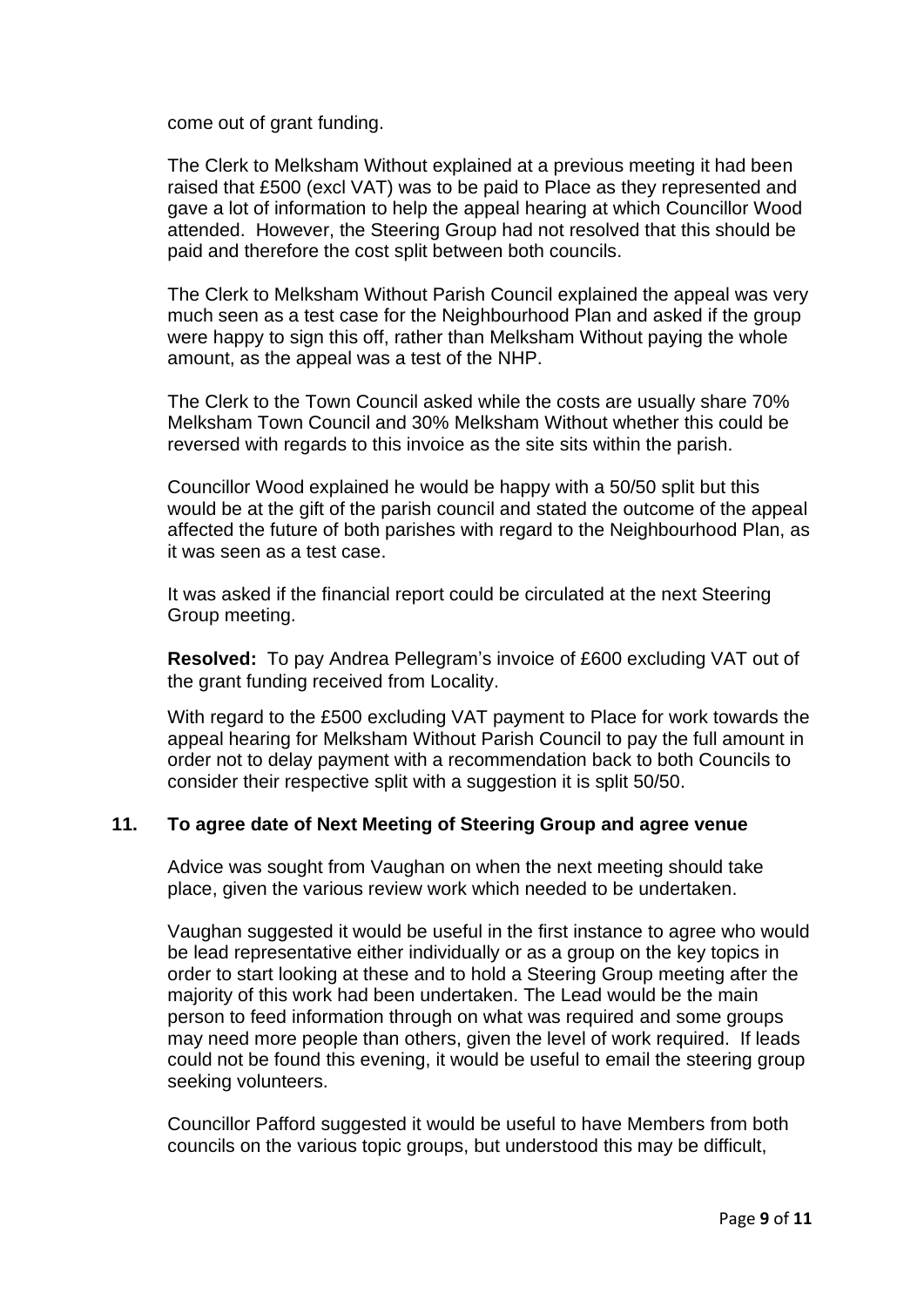however, felt it was important to have a representative from both Councils on the Housing Task Group at least.

Guidance was sought on how long the Housing Site Allocations study would take to complete.

Vaughan explained this would take around 4-5 months (Sept/Oct) to get to a Regulation 14 level of Plan and he would be working closely with David Way on a approach on housing which would be in general conformity with the Local Plan. However, the majority of site assessments and appraisals have previously been done and will only need refining.

It was asked if the Proposed Bypass group needed to wait until the final route was known.

Vaughan explained the route needed a sufficient level of clarity, therefore this group may wish wait a while, however, consideration could be given to what mitigation measures to include should it go ahead.

| <b>Task Group</b>     | <b>Members</b>                                                                |
|-----------------------|-------------------------------------------------------------------------------|
| Housing               | <b>Councillor David Pafford (Lead)</b><br><b>Councillor Richard Wood</b>      |
| Local Green Space     | Councillor John Glover (Lead)                                                 |
| Heritage*             |                                                                               |
| <b>Town Centre</b>    | Councillor Saffi Rabey (Lead)                                                 |
| <b>Climate Issues</b> | <b>Shirley McCarthy (Lead)</b>                                                |
| A350 Bypass           | <b>Councillor Mark Harris</b><br>John Hamley<br><b>Councillor Mike Sankey</b> |
| <b>Canal Link</b>     |                                                                               |

\*With regard to Heritage, Councillor Glover agreed to contact Peter Maslen on the Melksham & District Historical Group for a representative.

James was leading on the Heritage/Asset list and would be sending out a toolkit to assist with this, when the lead was known, which was similar to the